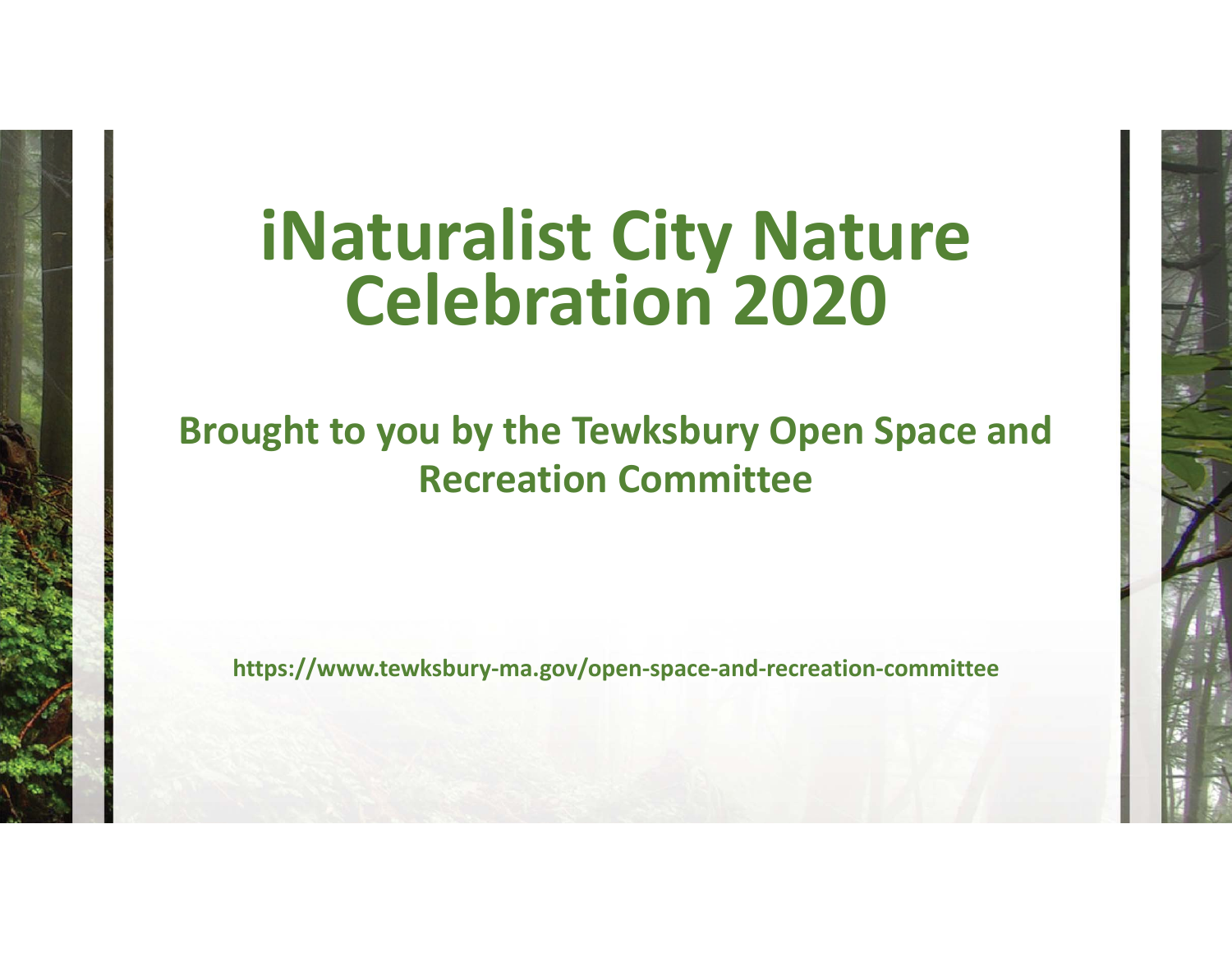

The City Nature Celebration is an international effort for people to find and document plants and wildlife in cities across the globe.

The 2020 City Nature Celebration will take place in 2 parts:

**April 24 – 27**

**Take pictures of wild plants and animals**

**April 28 – May 3**

**Identification of what was found**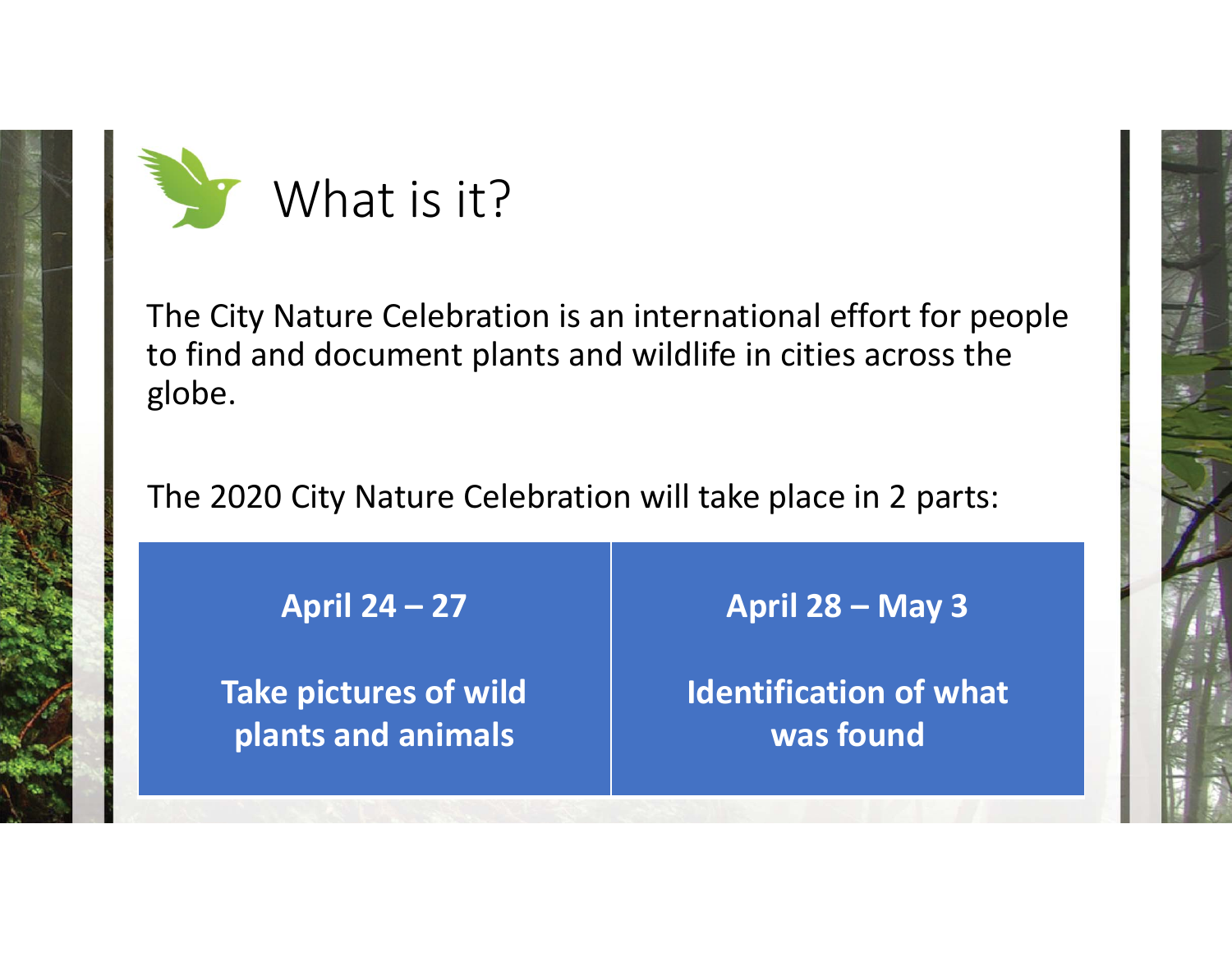

There is nature all around us, even in our cities! Knowing what species are in our city and where they are helps us study and protect them, but the ONLY way to do that is by all of us – scientists, land managers, and the community – working together to find and document the nature in our area. By participating in the City Nature Challenge, not only do you learn more about your local nature, but you can also make your city <sup>a</sup> better place – for you and other species!

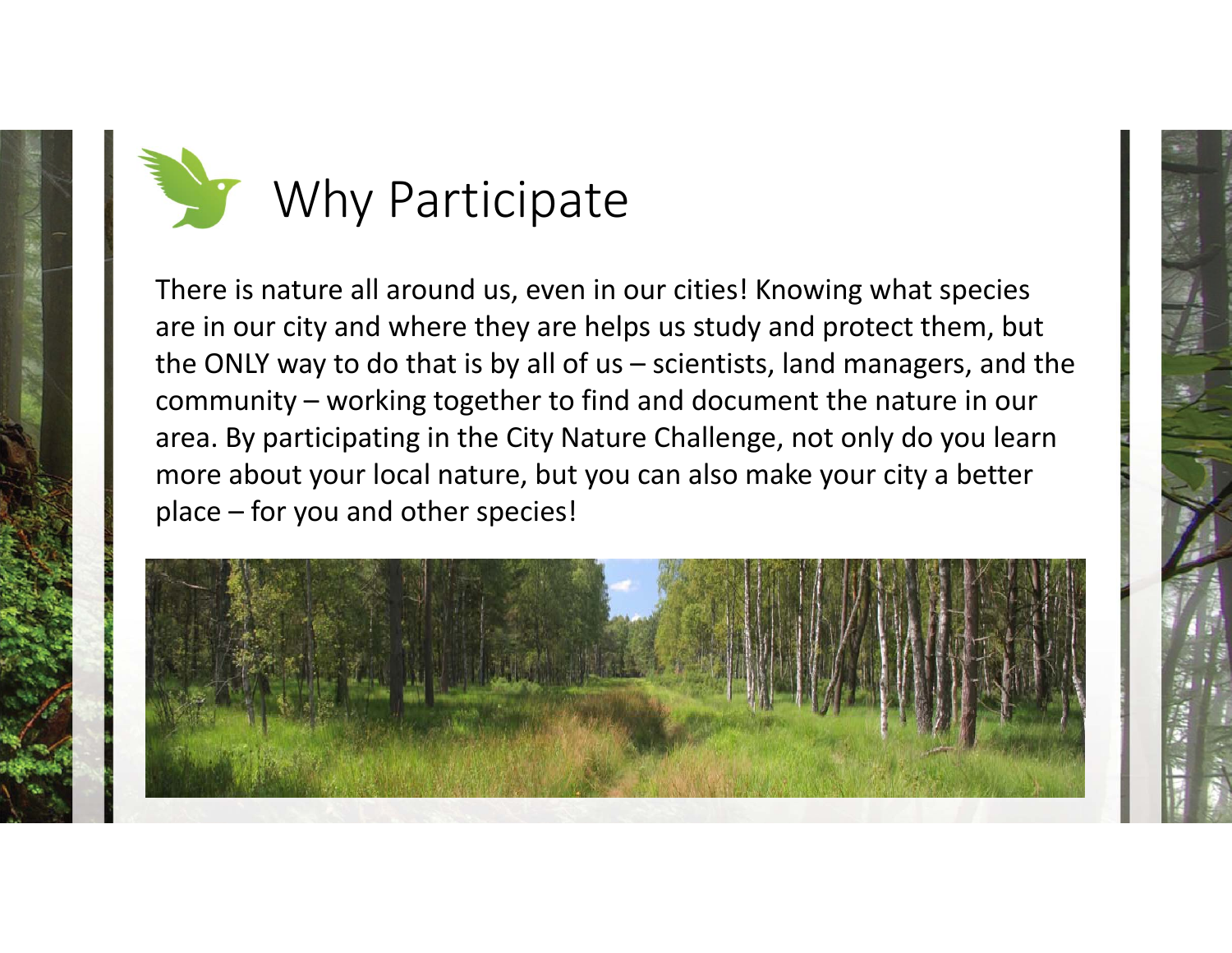

## Appropriate to Record

Plants, Animals, Fungi, Insects

Uninvited House Guests

i.e. Pests or Critters you are not raising to live with you!

NOT Appropriate to Record

Pets and House Plants

Zoo Animals

Greenhouse Plants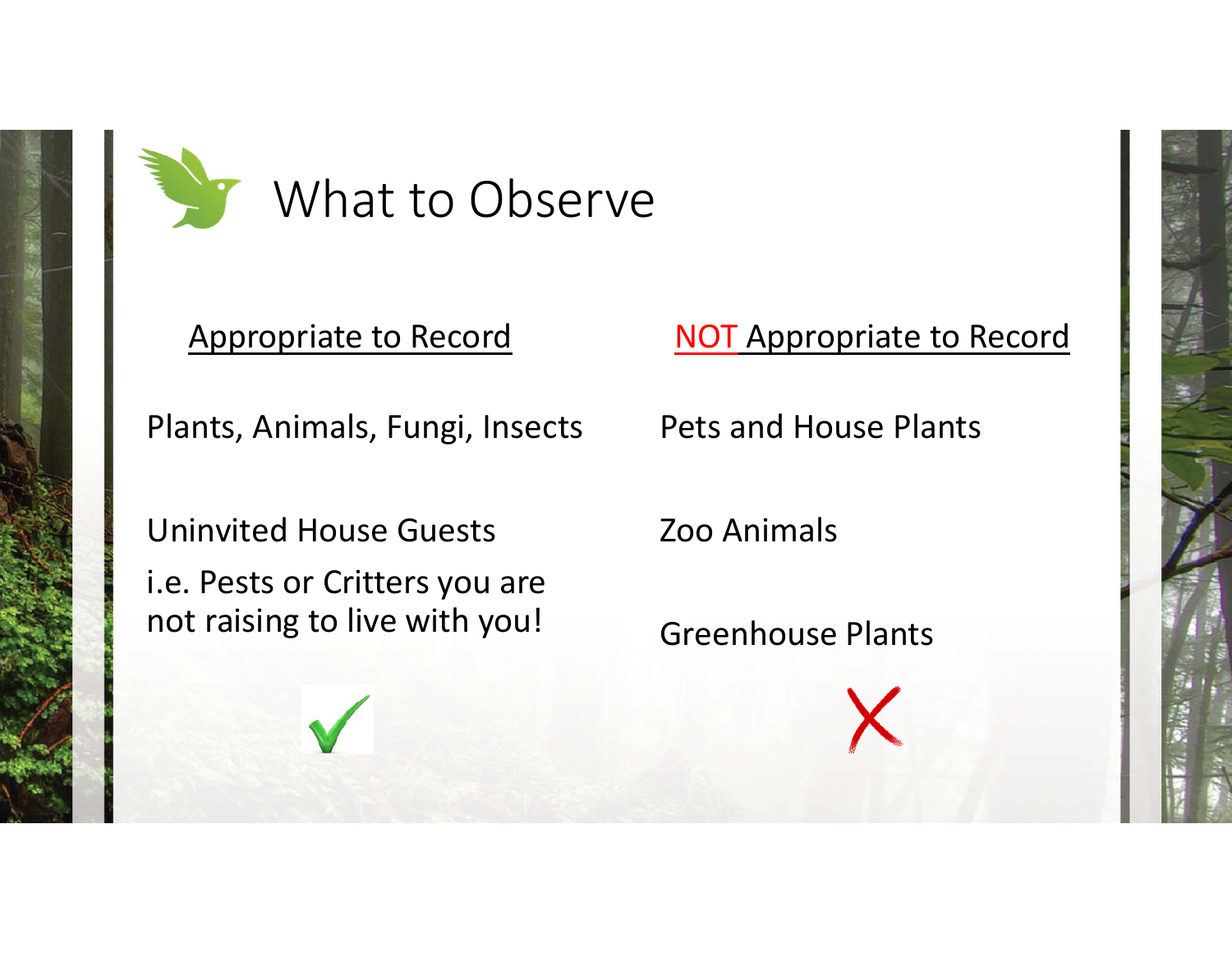

•Visit iNaturalist.org to create account or Download the app from either the <u>AppStore</u> or <u>Google Play</u>

•Sign In

•Start sharing your observations

•Get feedback from actual scientists, experts, and other naturalists







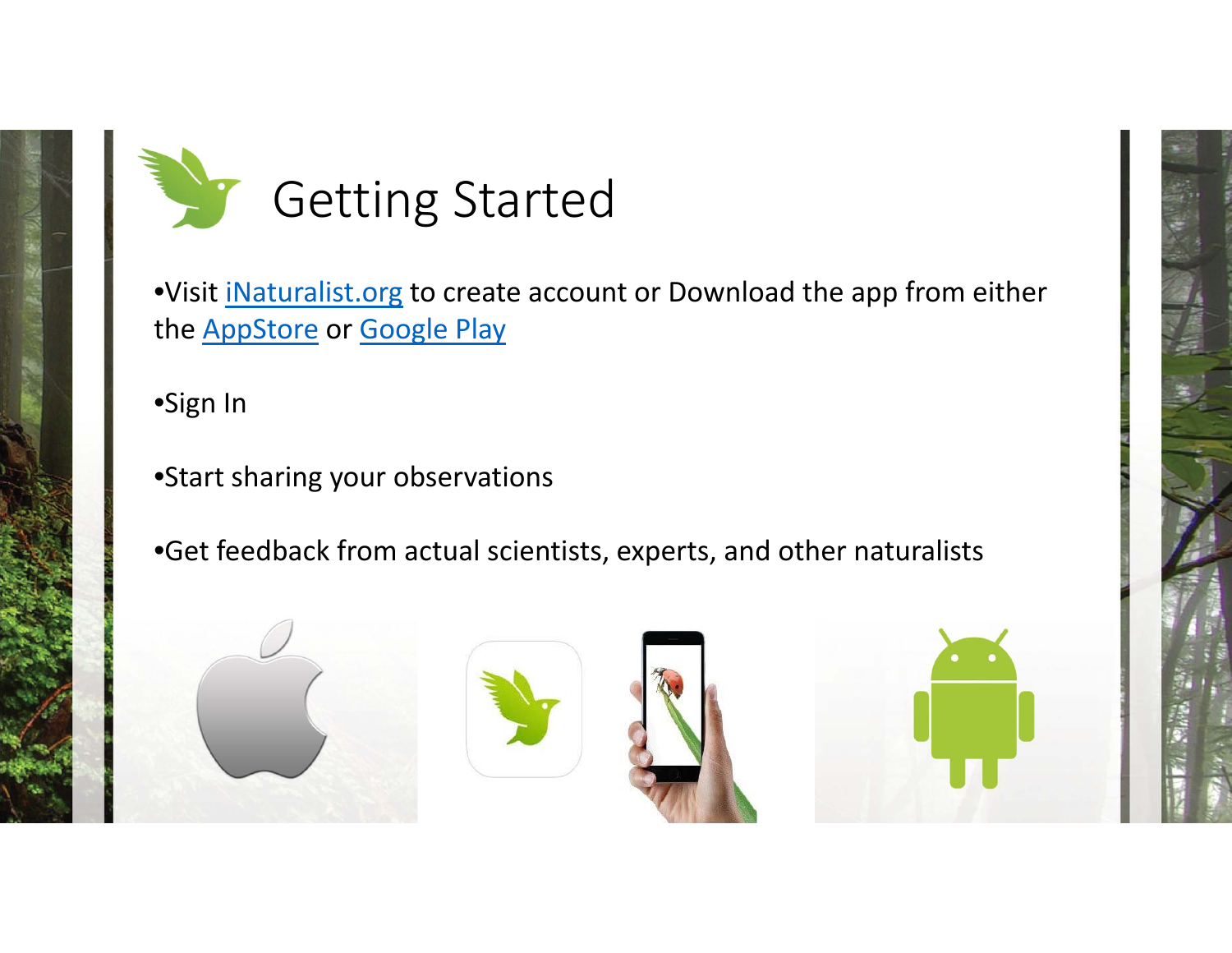

- Hold device still when taking <sup>a</sup> photo to get the clearest image.
- Stand close enough to see the subject clearly, but not so close that it is blurry.
- For insects, consider holding the subject in <sup>a</sup> petri dish or insect observation container.
- Focus on <u>one</u> subject if looking at multiple species.

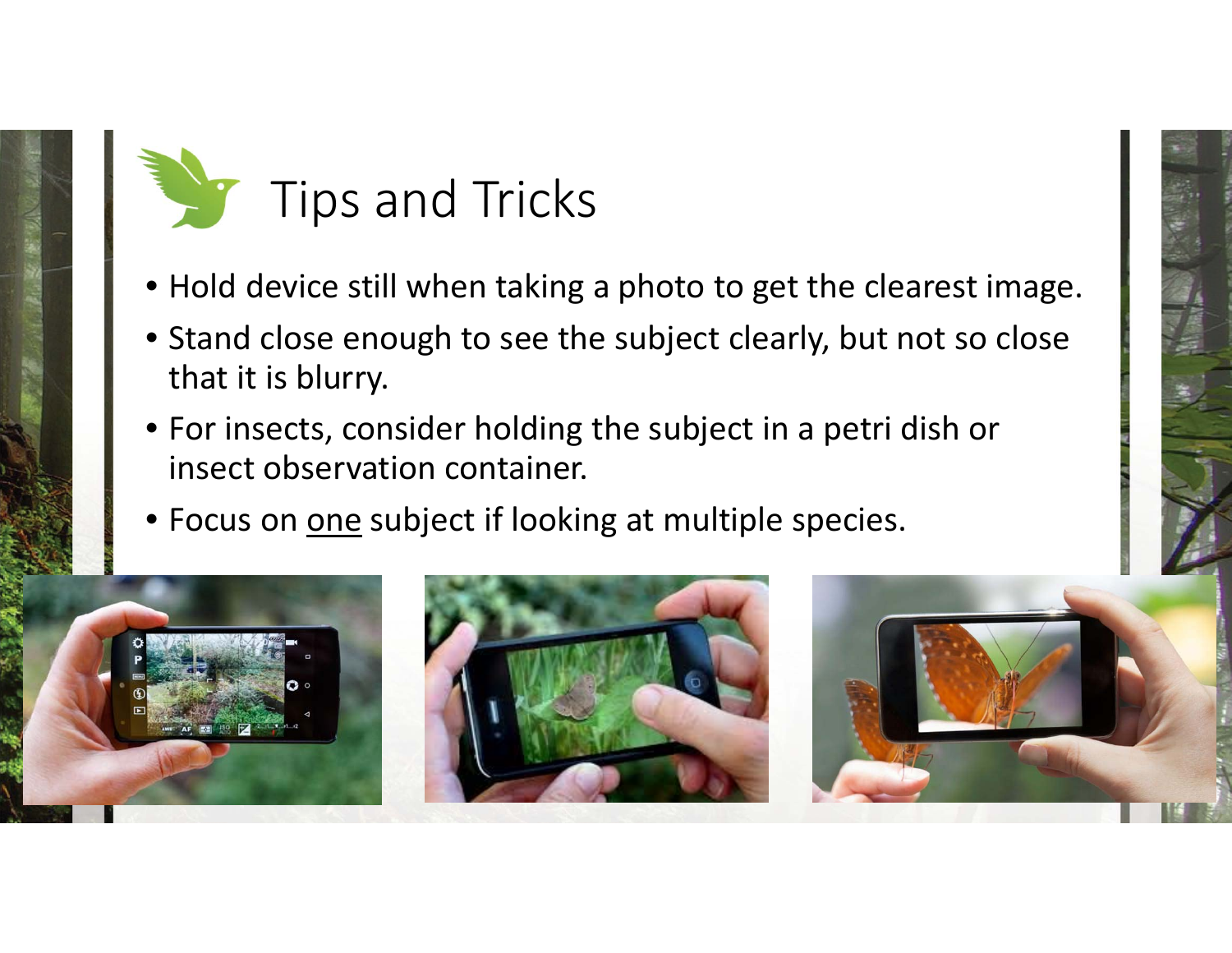

- http://citynaturechallenge.org
- https://www.inaturalist.org
- https://www.inaturalist.org/observations?place\_id=121235